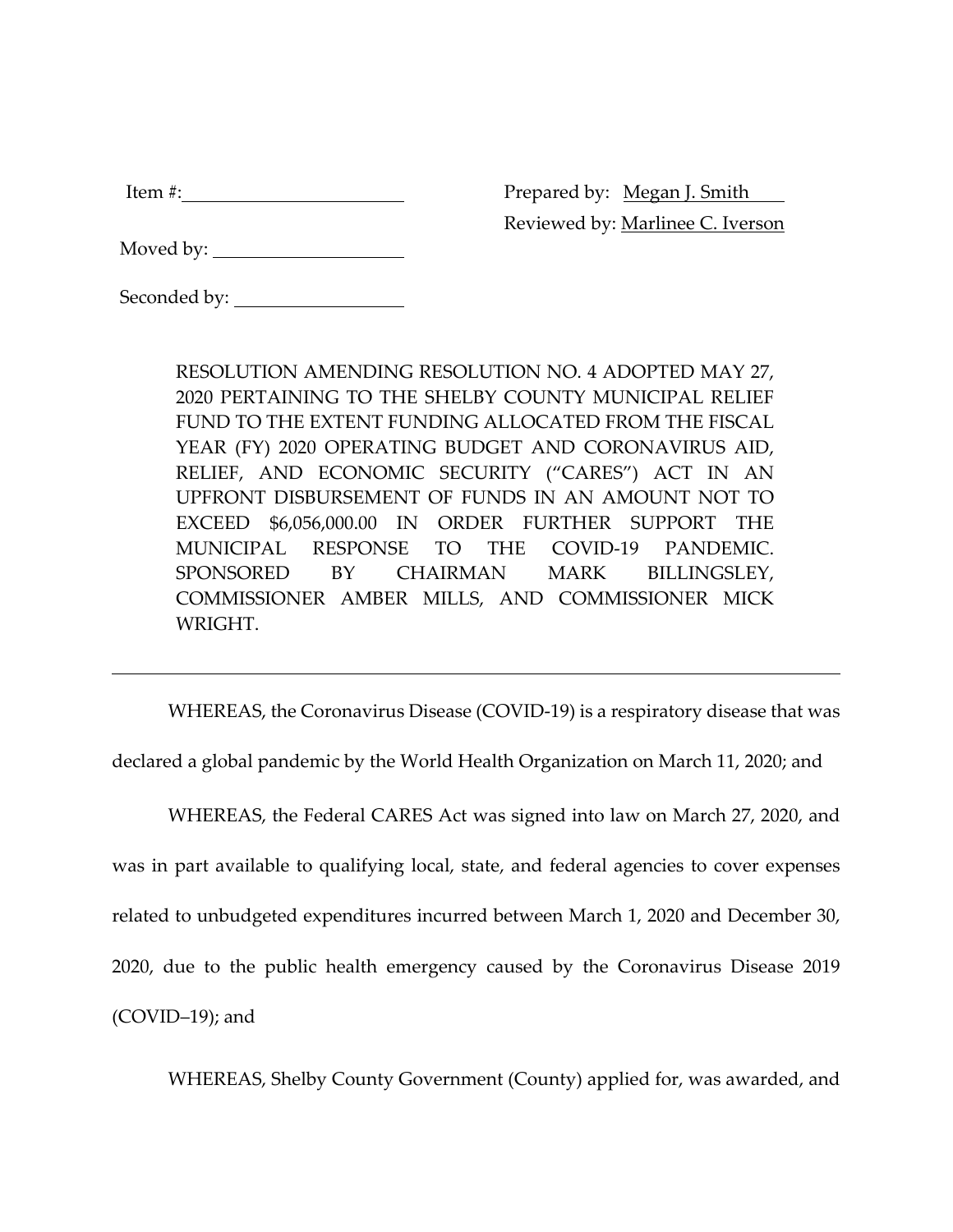formally accepted CARES Act funding through Resolution No. 13, adopted May 4, 2020, to directly apply to a broad range of necessary expenditures incurred by the County during the course of its pandemic response as well as second-order effects of the pandemic, such as providing economic support to those suffering from employment or business interruptions in Shelby County, Tennessee; and

WHEREAS, the Shelby County Commission appropriated \$6,056,000.00 of CARES Act funding to Arlington, Bartlett, Collierville, Germantown, Lakeland, and Millington at its May 27, 2020 special called meeting (Item #4) through its Shelby County Municipal Relief Fund ("SCMRF"); and

WHEREAS, the terms regarding appropriation of SCMRF dollars requires above named municipalities to submit invoices and be reimbursed with CARES Act funding dedicated to the SCMRF; and

WHEREAS, significant discussion was had regarding the need for funding to be distributed upfront to aid the immediate municipal response to the COVID-19 pandemic, and the County now desires to amend Resolution No. 4, adopted May 27, 2020 to provide for full and immediate upfront funding through the SCMRF, subject to each individual municipalities entering in to an Interlocal Agreement (Exhibit A) detailing the conditions set upon the funding referenced herein.

NOW, THEREFORE, BE IT RESOLVED BY THE BOARD OF COUNTY COMMISSIONERS OF SHELBY COUNTY, TENNESSEE, that this Resolution hereby

2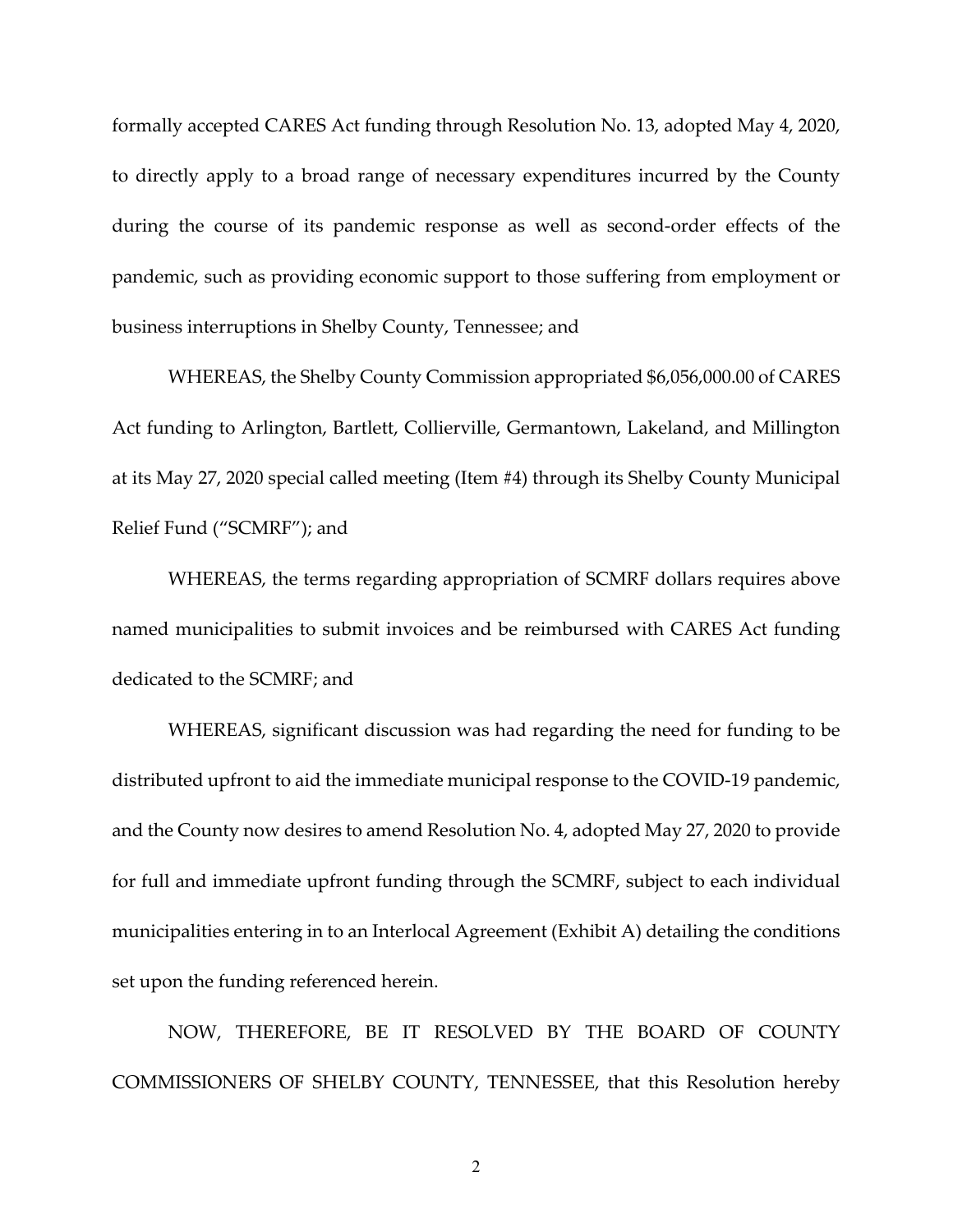approves the following amendment to the Shelby County Municipal Relief Fund:

The creation of the Shelby County CARES Act Relief Fund will be administered as follows: That the Shelby County Municipal Relief Fund, in an amount not to exceed \$6,056,000.00, shall be created for the cities of Arlington, Bartlett, Collierville, Germantown, Lakeland, and Millington.

- a. That the SCMRF will provide each municipality referenced above an upfront disbursement of its share of CARES Act funds to cover expenditures qualifying as an acceptable use of funds under the CARES Act not to exceed those provided for in attached Exhibit B, subject to subsection (d) herein.
- b. That any funds not spent or encumbered by the above named municipalities by September 1, 2020 shall then be returned to Shelby County Government for appropriation for other use in response to the COVID-19 pandemic on September 2, 2020, unless a municipality submits to Shelby County in writing regarding an anticipated and permissible use of such funds to occur before December 30, 2020.
- c. That the aforementioned municipalities are required to refund any expenditures made by their government that are later determined by Shelby County Government or the United States Department of the Treasury not to qualify for use of CARES Act funds to Shelby County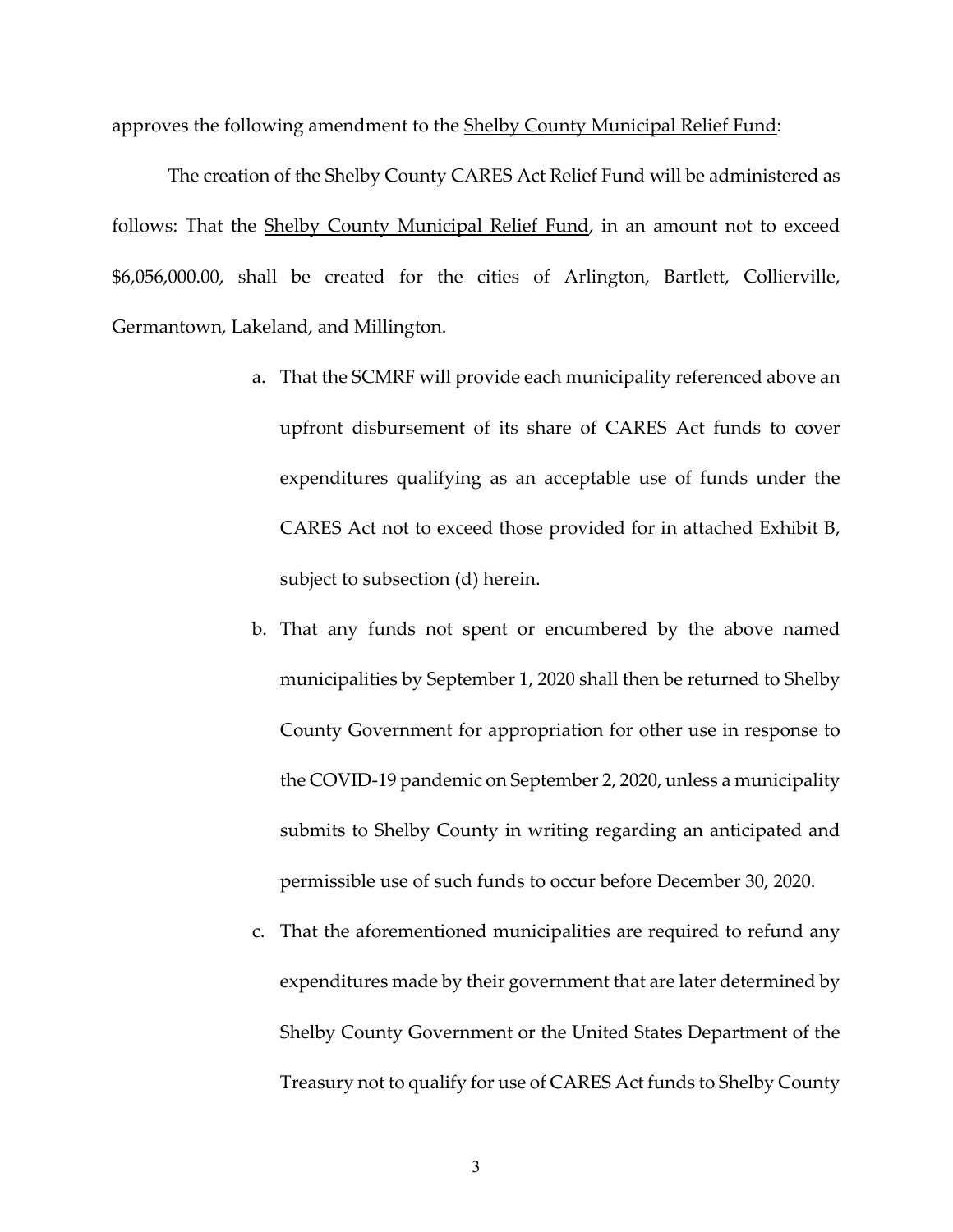Government.

d. Each municipality is required to execute an Interlocal Agreement, attached here as Exhibit A, which sets forth the conditions on receipt of funds referenced herein prior receiving its share of SCMRF dollars.

BE IT FURTHER RESOLVED, that all whereas clauses provided for above and the descriptions for use of funds established therein are hereby incorporated by reference as if fully stated herein.

BE IT FURTHER RESOLVED, that the CARES Act provides for payment of funds to cover expenditures that:

- 1. Are necessary expenditures incurred due to the public health emergency with respect to COVID-19;
- 2. Were not accounted for in the budget most recently approved as of March 27, 2020, for the State or local government; and
- 3. Were incurred during the period that begins on March 1, 2020, and ends on December 30, 2020.

BE IT FURTHER RESOLVED, that the County Mayor is hereby authorized to execute any documents on behalf of Shelby County Government necessary to comply with the purposes and intent of this Resolution.

BE IT FURTHER RESOLVED, that the County Mayor and Director of

4